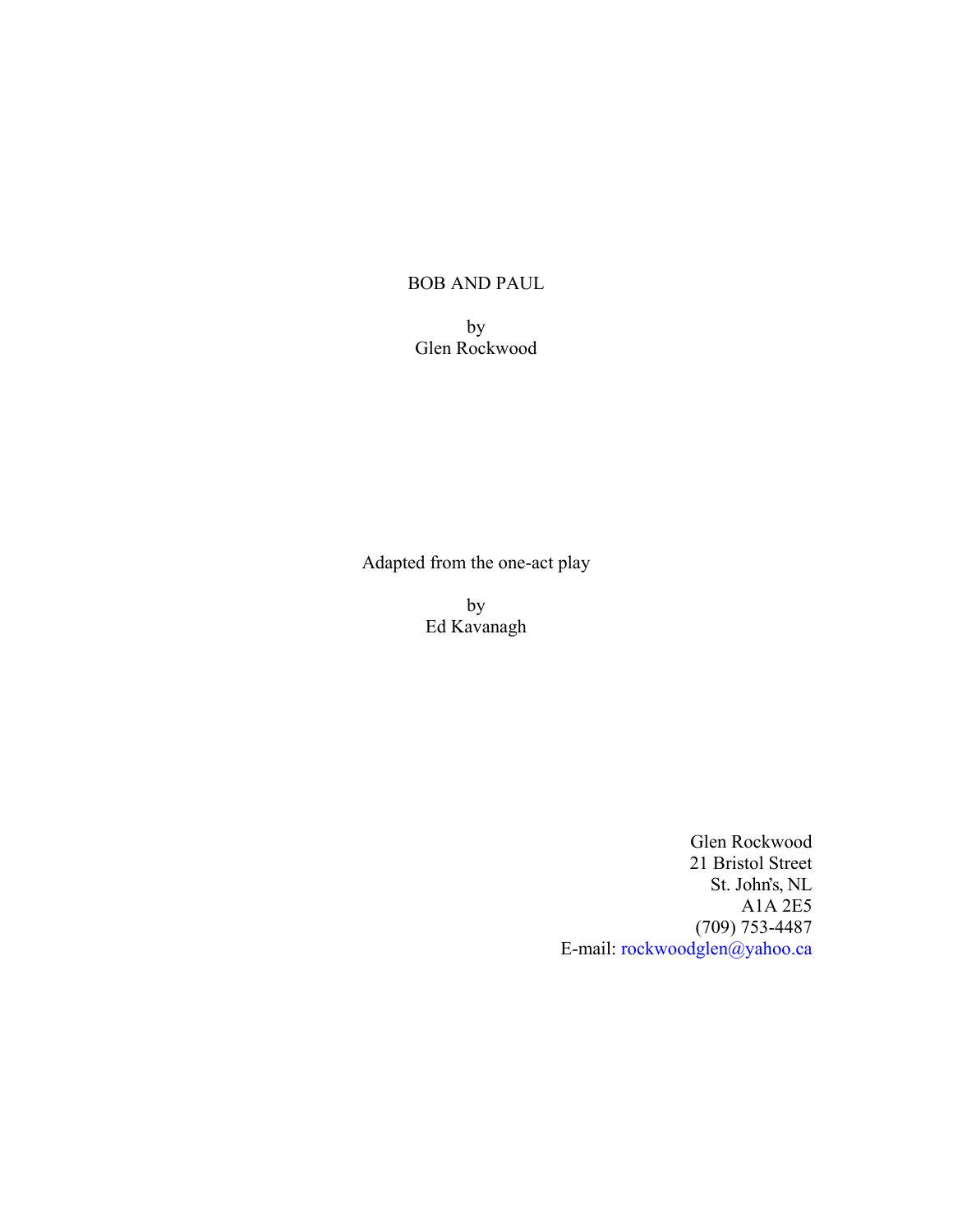# INT. PAUL AND JANEY'S HOME/KITCHEN - EVENING

The kitchen is empty. A woman sings in some other part of the house.

PAUL walks into the room, glancing nervously over his shoulder. He creeps toward the phone, picks it up, and carefully dials.

## INT. BOB'S HOME/LIVING ROOM - CONTINUOUS

A ringing cell phone sits on a small stack of school assignments. A male hand reaches for the phone and switches it on.

Bob, holding an assignment, pen in mouth, speaks into the phone.

# BOB

Yeah?

INTERCUT PAUL'S KITCHEN WITH BOB'S LIVING ROOM - EVENING

PAUL (under his breath) Bob, it's me.

BOB Hello, you. Who are you?

PAUL It's me--Paul.

BOB Hey. Listen, you gotta speak up. I think we got a bum line.

PAUL

Okay.

BOB What?

PAUL. (louder) I said okay. I'll speak up.

Paul takes a quick glance over his shoulder.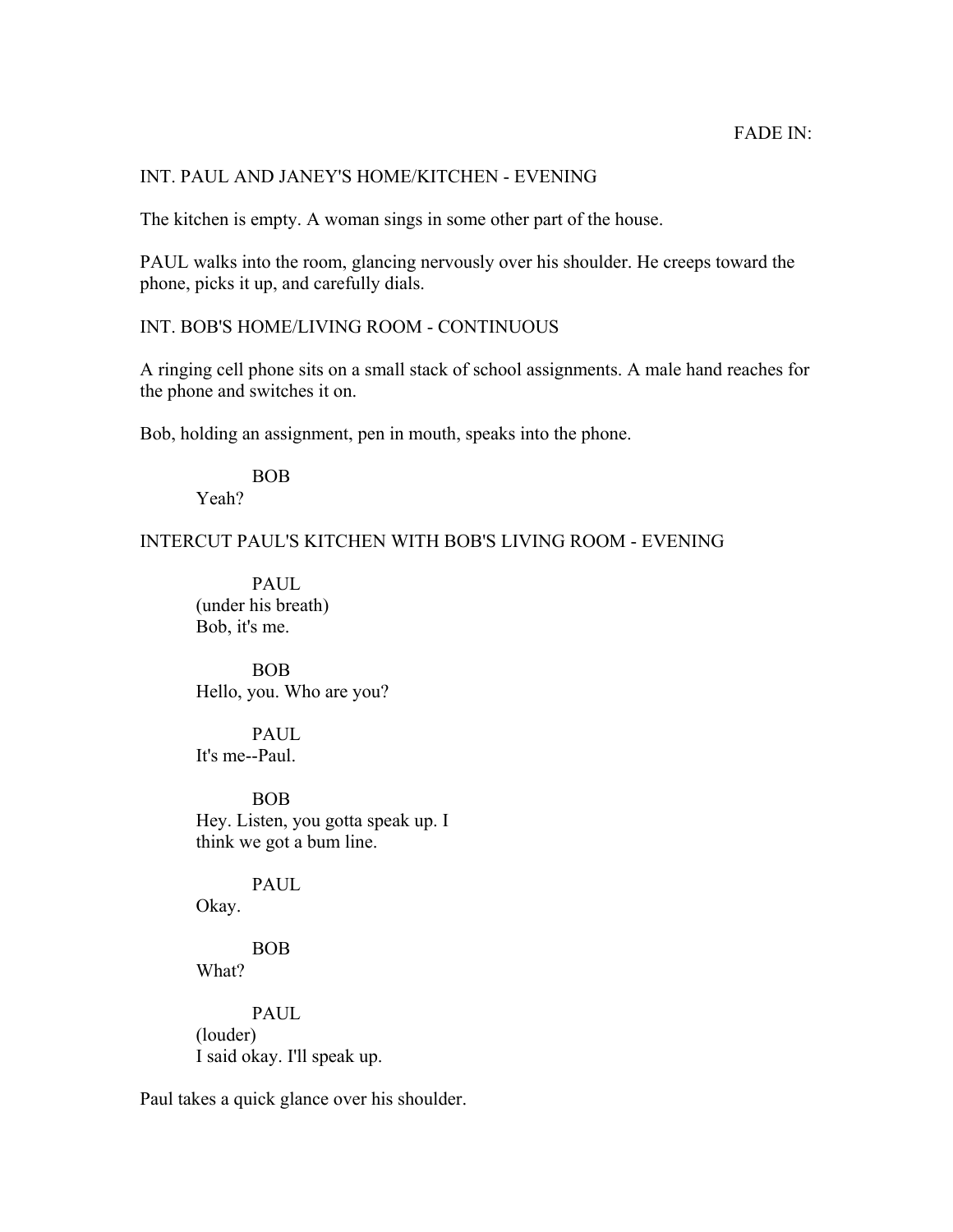# PAUL

Listen, we still on for tomorrow?

#### BOB

Hang on. Let me check. We are. Two o'clock. But I'm not going there, right?

#### PAUL

No, no. You don't need to come here. I'll go there.

#### BOB

Fine by me. Saves me a trip. You got the stuff?

# PAUL Yeah. Well, some of it.

BOB Some of it? Some of it is not good, Paul. We've discussed this. I need all of it.

#### PAUL I know--

BOB I mean, you've had a week.

JANEY (O.S.) Paul, who are you talking to?

# PAUL

Ah, nobody.

Paul's girlfriend, JANEY, walks in the room..

# JANEY Nobody?

PAUL (flustered) Just a...telemarketer.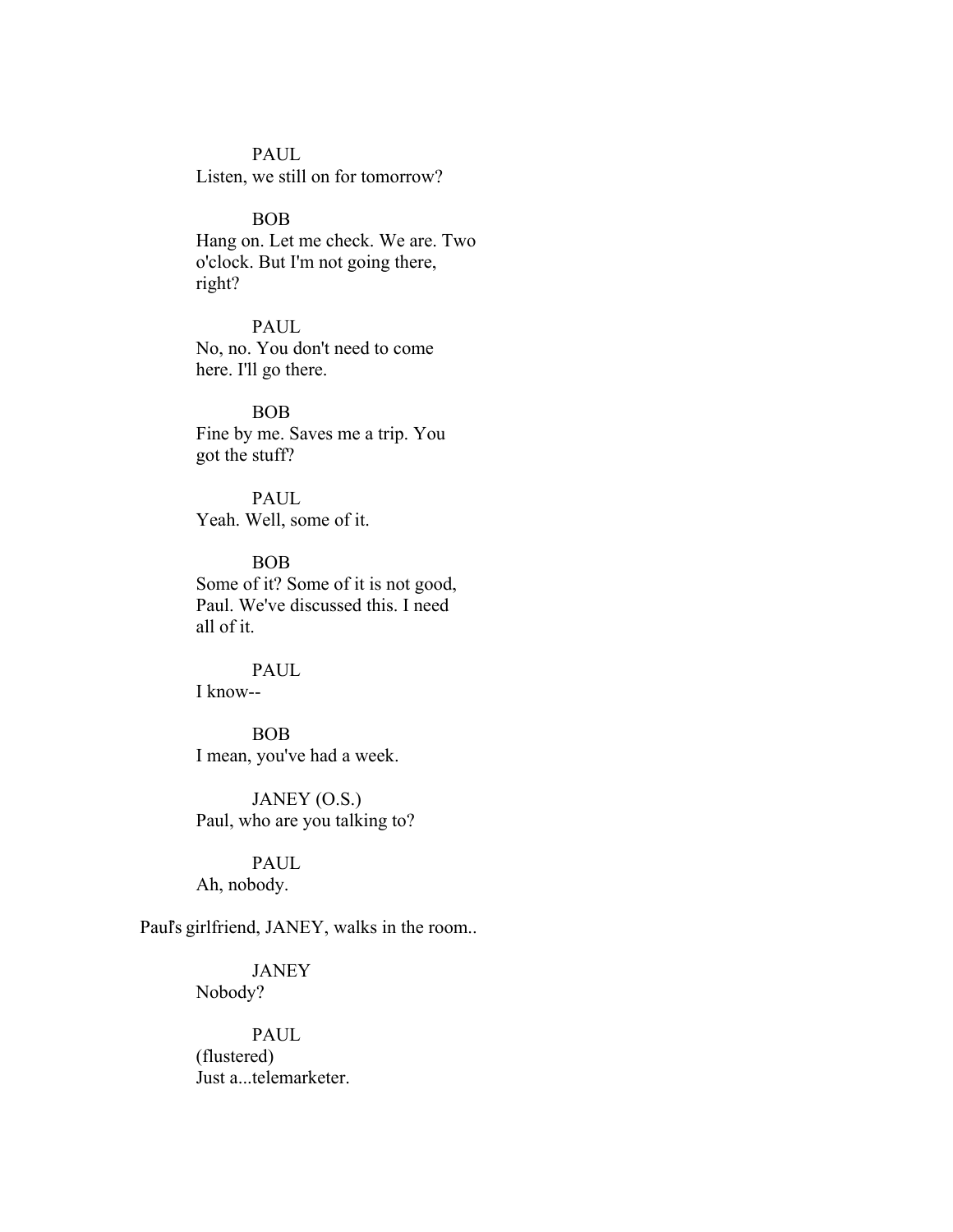**JANEY** Funny. I never heard the phone ring. (wryly) What'd you do--call them?

**PAUL** No, no. The phone rang. I guess it just rang...softly.

Janey looks at Paul as if he had ten heads.

JANEY Okay. As long as you're not keeping any secrets from me.

She takes the phone from Paul and speaks into it.

**JANEY** Whatever it is, we don't want any.

She smiles as she hands the phone back to him. Paul smiles back, watching as she walks out of the room. He whispers into the phone.

PAUL You still there?

BOB What was that all about?

PAUL Oh, just Janey kidding around. She's a real little...kidder arounder. So tomorrow at two?

BOB Tomorrow at two. See you then.

PAUL See you then.

Paul quietly hangs up the phone.

# INT./EXT. PAUL'S CAR-DAY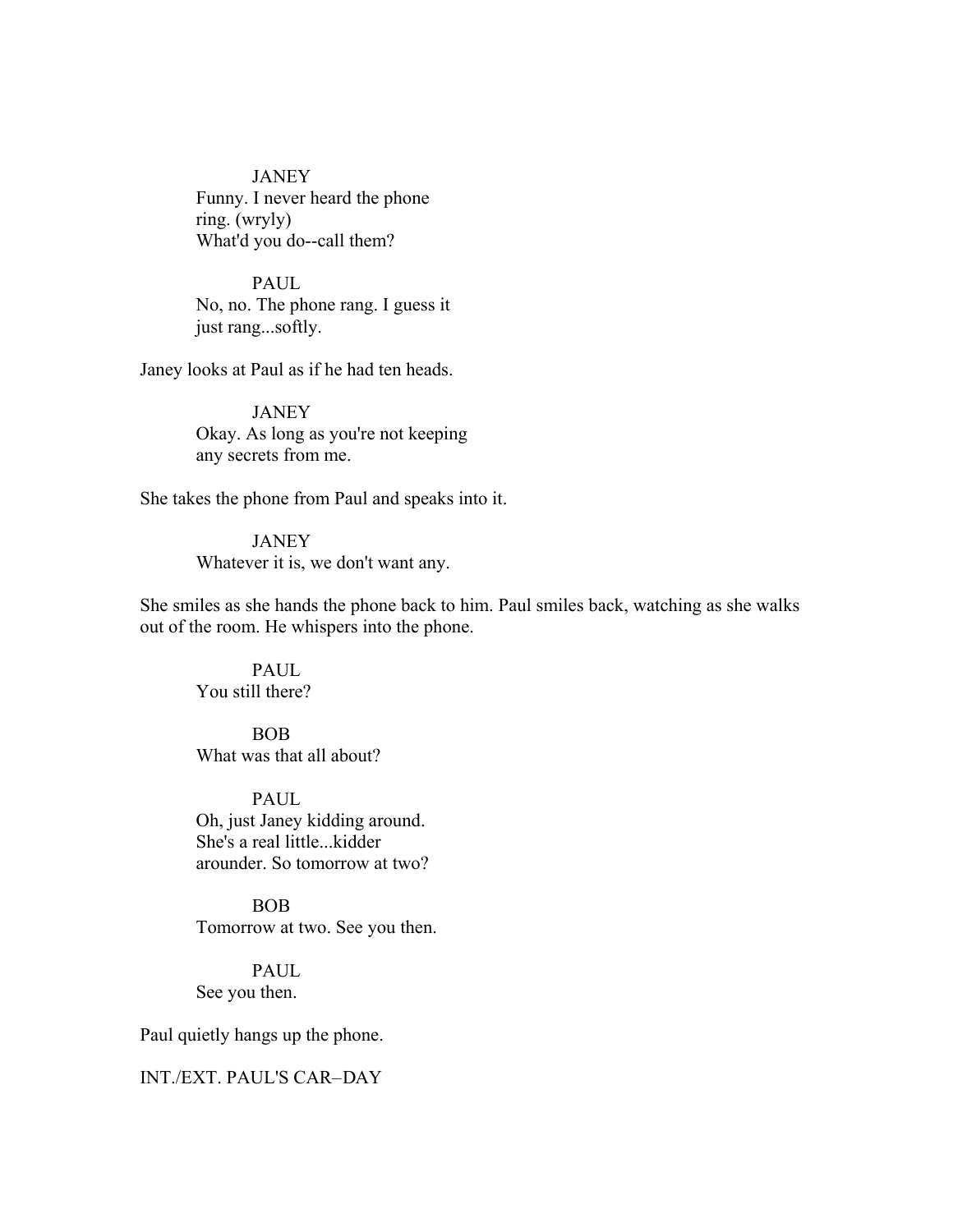Paul sits behind the wheel of his second-hand car, reading various signs and billboards as he drives along the busy city street.

PAUL. Mike's Auto Shop. Repairs while you wait...Wendy Rogers' School of...Ballet...Big World Health Food Store...Or...Organic and lo...local Pro...Products. No wait. Produce!

Paul smiles to himself as he continues driving down the street.

INT. PAUL AND JANEY'S HOME/KITCHEN - DAY

Janey walks into the kitchen holding a wastepaper basket. She moves to a large plastic garbage container, lifts its lid, and dumps the contents of the wastepaper basket into the container.

She lowers the lid and leaves the room, only to return a few seconds later, a quizzical look on her face.

She moves to the garbage container, lifts the lid, and begins to sift through the garbage.

INT. BOB'S LIVING ROOM - DAY

Paul stands alone in the room. He picks up some papers from Bob's desk. A frown gradually appears on his face as he flips through the papers. He sighs and throws the papers down.

Bob walks into the room.

BOB So you made it.

PAUL

I did.

BOB Great. Let's have a look.

Paul opens his briefcase and takes out an exercise book. He hands it to Bob who begins marking it.

BOB Uh-huh. Not too bad.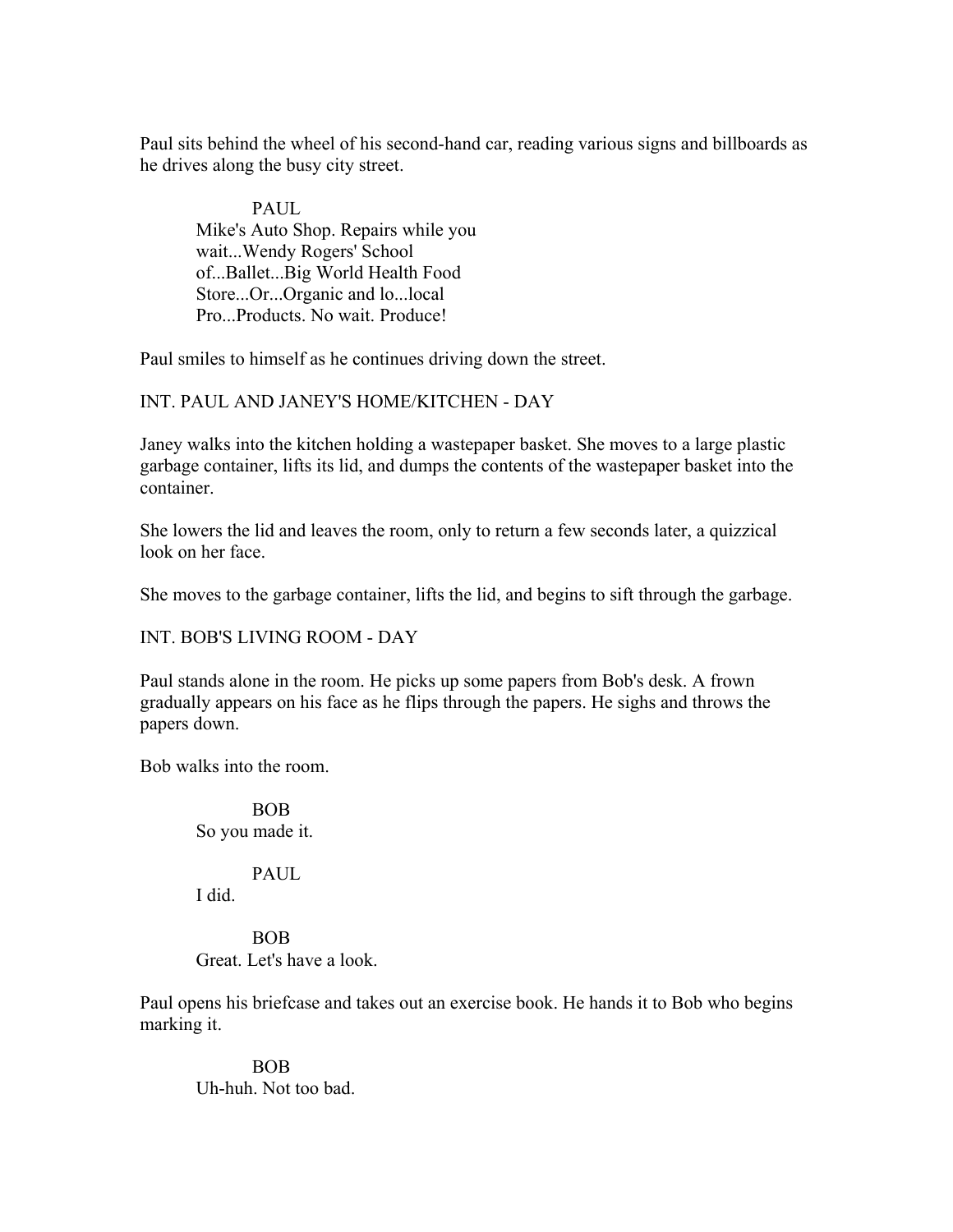Paul points to the papers on the desk.

**PAUL** It isn't as good as those.

# BOB

Would have been better if you'd done the whole thing like I asked you. And the comprehension...? Uh-huh. That's the idea.

Bob hands the exercise book back to Paul.

PAUL I can feel I'm getting better.

# BOB

You are. (pause) You could be getting a lot better, though.

# PAUL

Well, I don't have a whole lot of time, right.

# BOB Why is that?

#### PAUL

Oh, there's always stuff I got to do. Stuff around the house. Groceries. Little jobs. It's no trouble to fill out the day. But I hits the books whenever I gets a chance.

BOB Whenever you get a chance?

# PAUL

Yeah.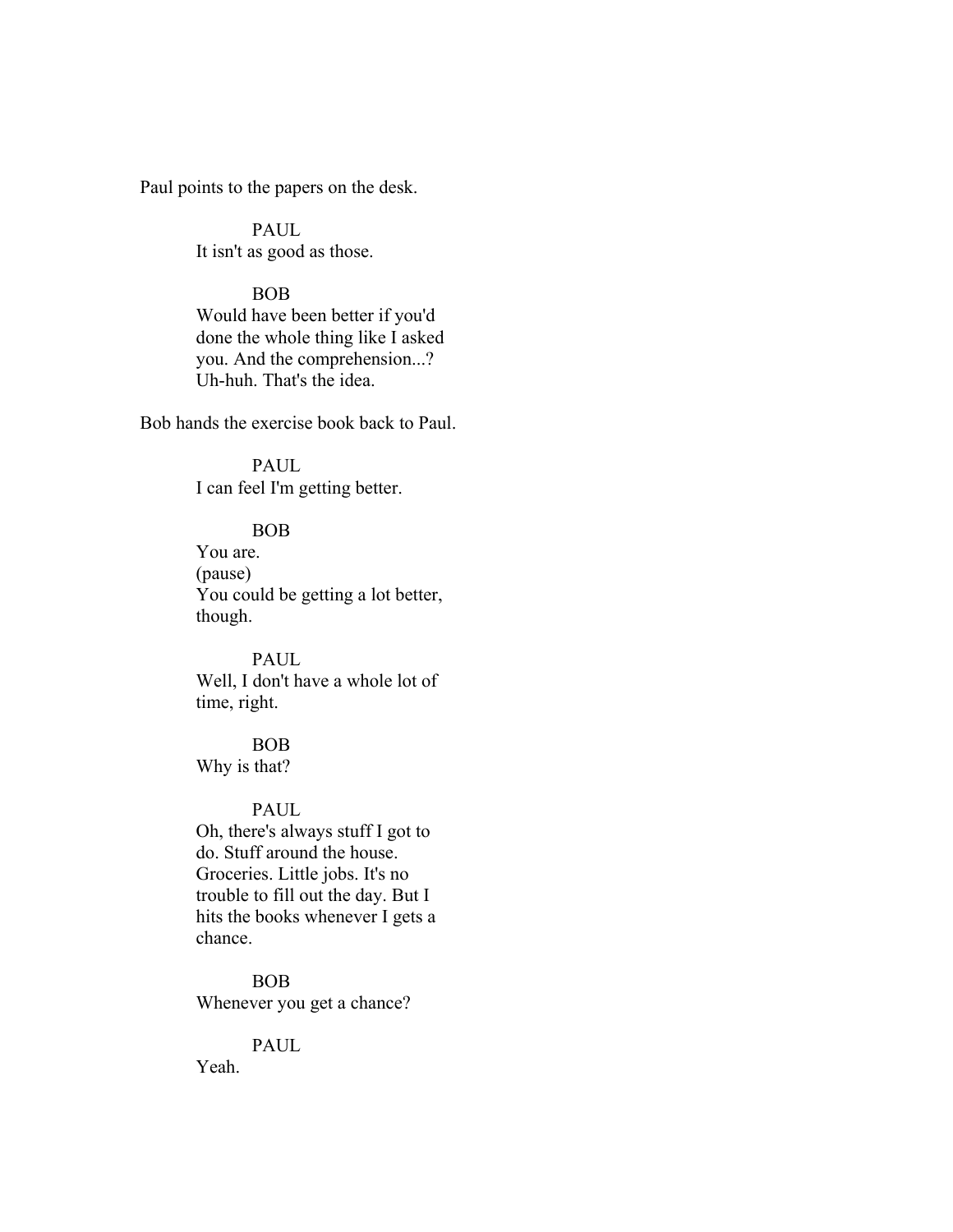#### BOB

How long have you been studying with me now?

PAUL A couple of months.

#### BOB

Sounds about right. (pause) Listen, this is none of my business, so you can tell me to, you know, give it a rest if you want...but...

# PAUL

What?

BOB Your...wife.

#### **PAUL**

We're not married--not yet. Maybe next year if we can find a few bucks. Her name's Janey.

#### BOB

Janey. She ever help you with your assignments?

PAUL

Oh yeah. The scattered time. I mean, she's busy, too, right? She works at the Co-op.

Bob nods. The negative implication finally strikes Paul.

# PAUL

Hey, hang on now. That's my work. She never done it for me, if that's what you thinks.

BOB No, no. I don't think that. I mean, what'd be the point of that?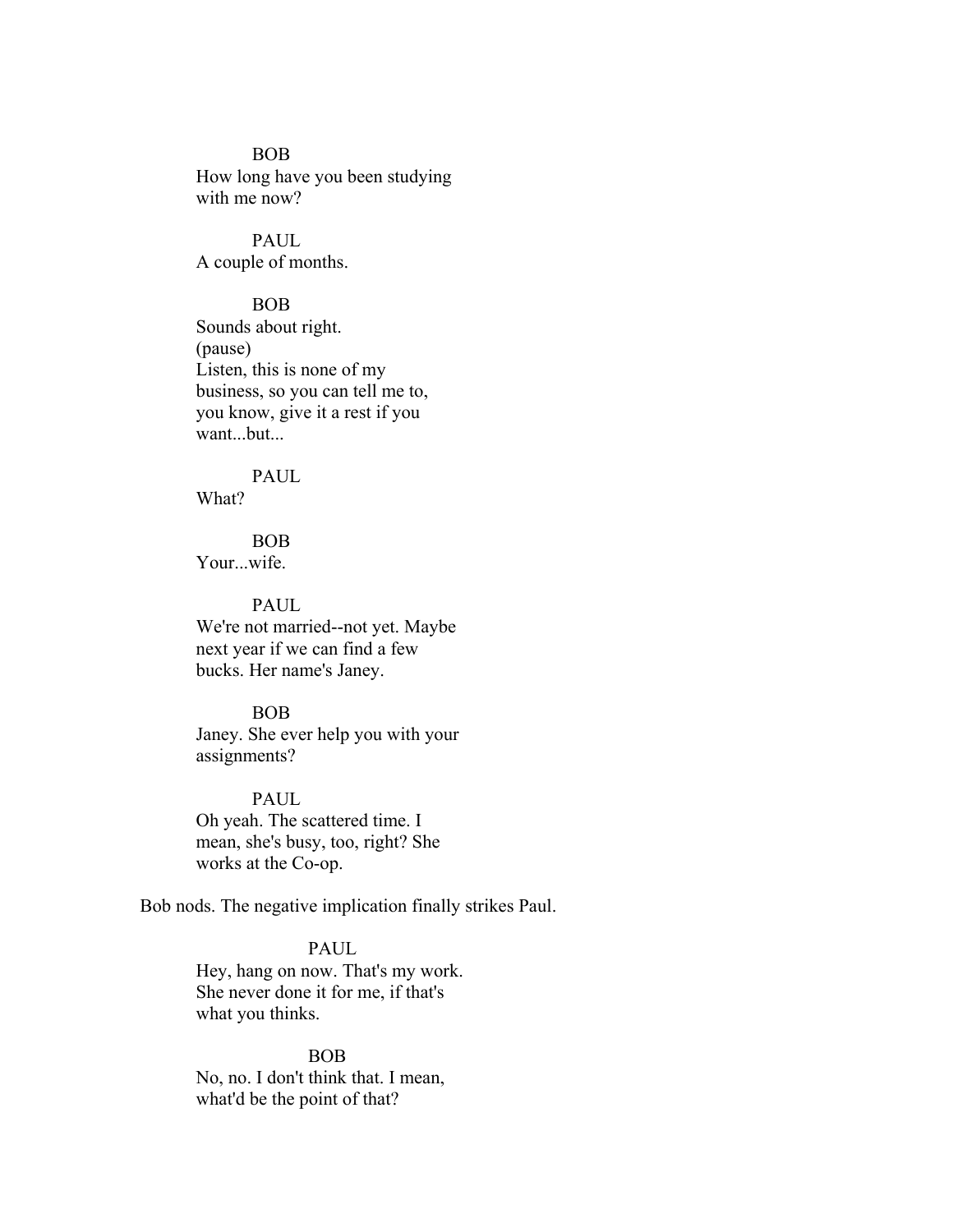# PAUL

No point. I'm doing this because I want to. Because I want to get ahead.

#### BOB

I know. (pause) Is that what Janey wants?

PAUL (flustered)

Of course she do. Why wouldn't she?

#### BOB

I don't know. I really don't know that.

(pause)

Is there any particular reason why we never have class at your house? I mean, that's how the service is set up. Most of my other students-I go to their places.

# PAUL

No. No reason. It's just that our place is always so cluttered--you'd never find a place to sit down. And I like to get out--get some fresh air.

## BOB

Well, I'm all for fresh air. But...you know, your upgrading, your ABE--sometimes I get the impression it's just our little secret.

#### PAUL.

What? Don't be so fool--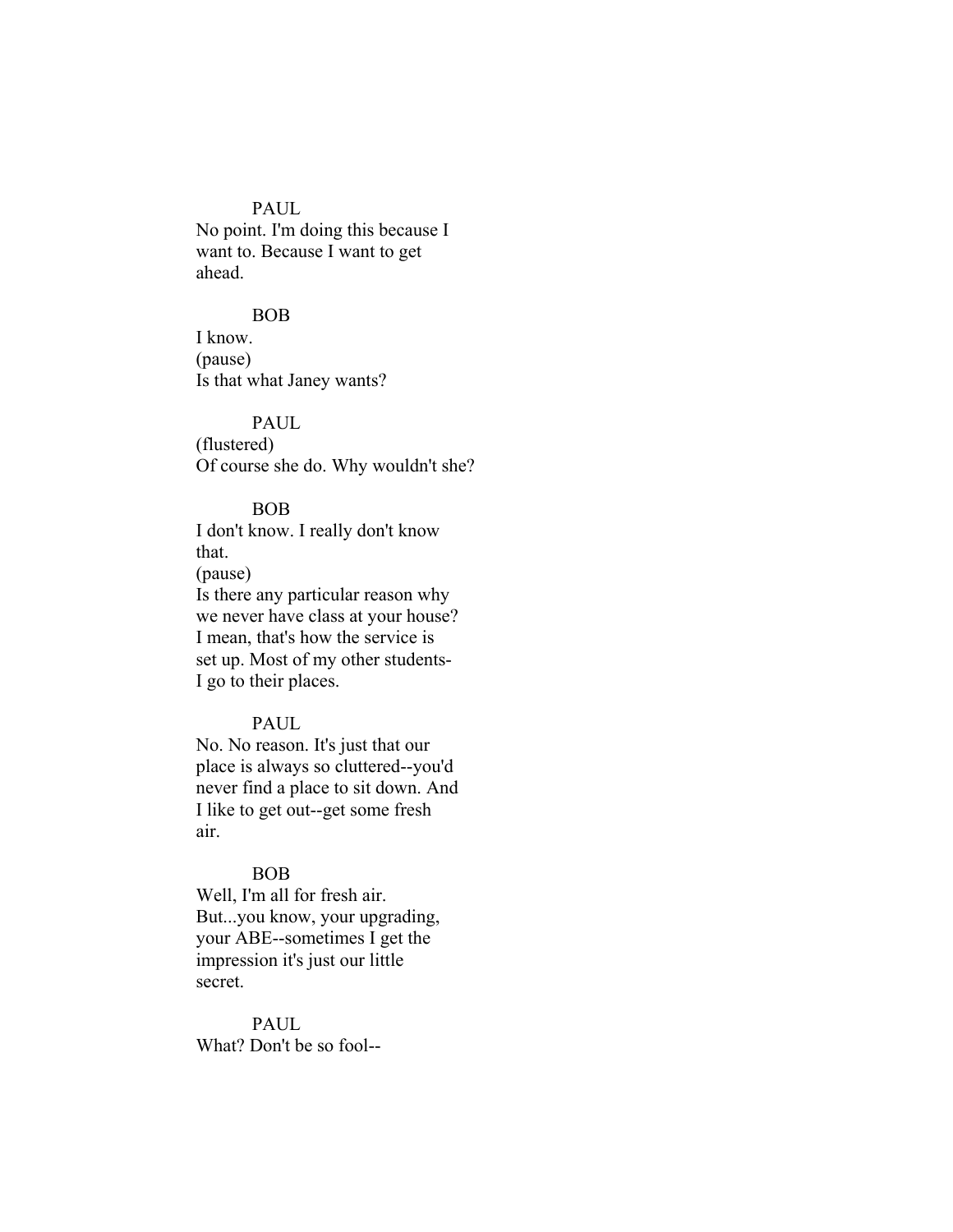#### BOB

I've been at this racket a long time, Paul. Seen it lots of times before. Often it's someone who's got a job--but they're keeping their upgrading from their employer. Worried they're going to get fired if they're found out. Sometimes it's someone keeping it from a family member. Maybe they're embarrassed.

Paul looks away, embarrassed.

# BOB

But sometimes...sometimes it's because they know the family member wouldn't like it. Wouldn't approve. I could never understand that--why someone would be like that. You got any theories?

#### PAUL

No.

# BOB

Maybe they're worried their partner will show them up. Get too grand. Or maybe they think their partner won't be interested in them--you know, once their prospects are looking a little brighter. I don't know.

# PAUL

Me either. Look, that's got nothing to do with me. Are we doing any work today?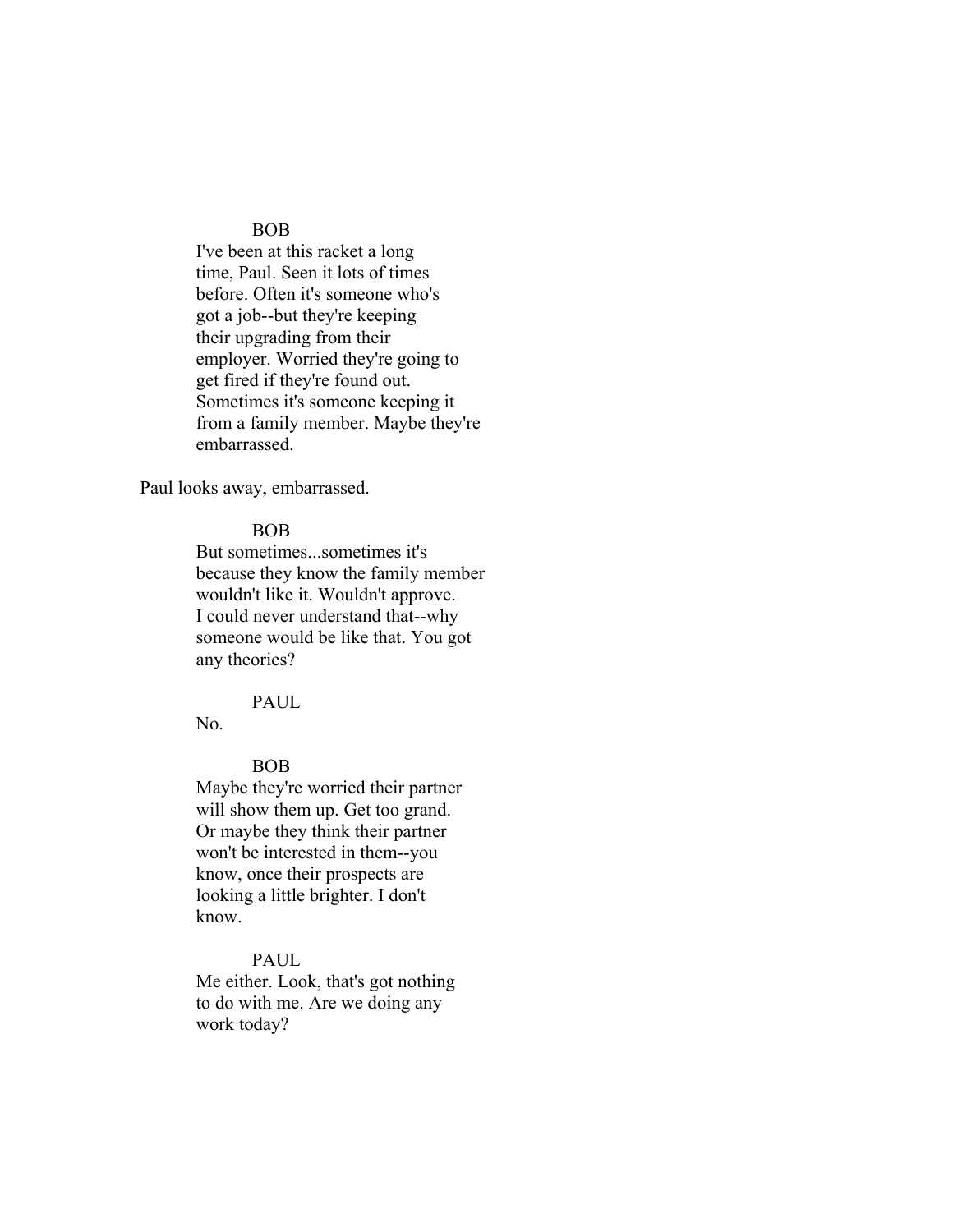#### BOB

In a minute. I just want you to know something. If you're really serious about improving your education--and I think you are--you can't do it by yourself. In secret. You're going to need some support.

PAUL I've got plenty of support.

#### BOB

You're going to need to convince anyone who might need convincing that this is a good thing--for everyone.

PAUL I don't know why you're talking to me about this.

BOB All right. If you say so. Okay, let's have a look at this essay.

# INT. PAUL AND JANEY'S HOME/KITCHEN - DAY

Pages from an exercise book, torn and crumpled, lie scattered on the table. Janey flattens the pieces, then moves them around, piecing them together like a puzzle.

Two handwritten pages, an assignment Paul has been working on, stare up at her from the table. The writing is child like, and there are any number of mistakes.

Janey stares at the pages, puzzled.

# **JANEY** How could I not have known?

She jumps at the sound of Paul's car in the driveway. She quickly gathers up the pieces of paper.

EXT. OUTSIDE PAUL AND JANEY'S HOME-NIGHT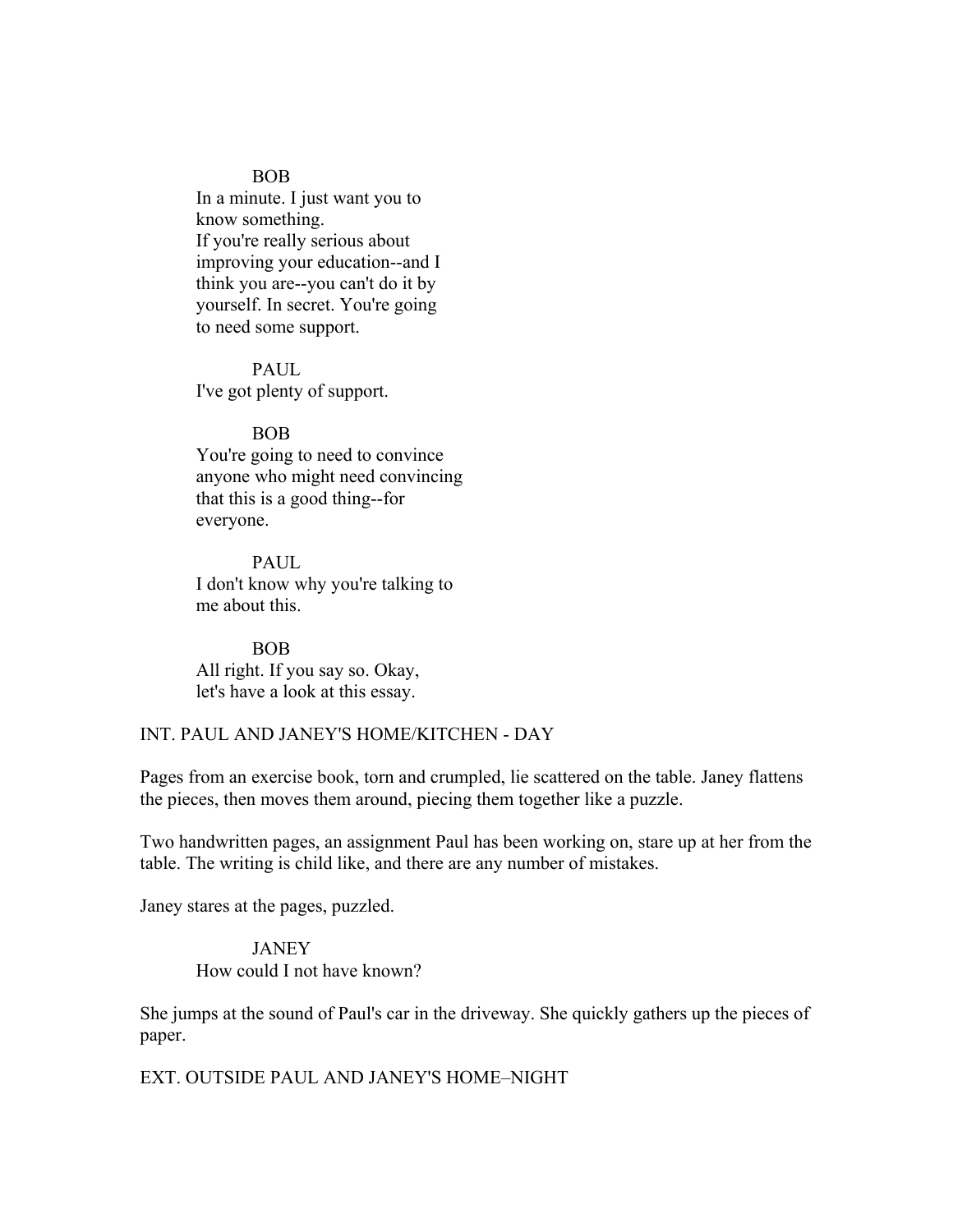The side door swings open, and Janey emerges holding a garbage bag. She has been crying.

She pulls the bag along the driveway, dumps it on the sidewalk, then kicks the bag in a moment of sudden anger.

She turns to look at the house.

# INT. PAUL AND JANEY'S HOME/BEDROOM - MOMENTS LATER

Paul, dressed in pajamas, takes a book from his briefcase. He opens the book and tries reading a sentence to himself but finds many of the words difficult to pronounce. Frustration sets in, and he slams the book shut.

He is about to put the book back in his briefcase but pauses when he hears Janey closing the side door. He places the book on his pillow, then sits on the bed and takes off his socks.

The bedroom door opens, and Janey walks in, doing her best to not look upset. She gives Paul a weak smile, then opens the dresser and takes out a nightgown.

# PAUL.

Tired?

**JANEY** A little.

Janey spots the book and picks it up.

**JANEY** Where'd this come from? You reading it?

PAUL. Yeah...no.

JANEY

Oh.

Paul sits on the edge of the bed.

**PAUL** Listen, Janey...there's something I've got to tell you. I should have told you before, but I...